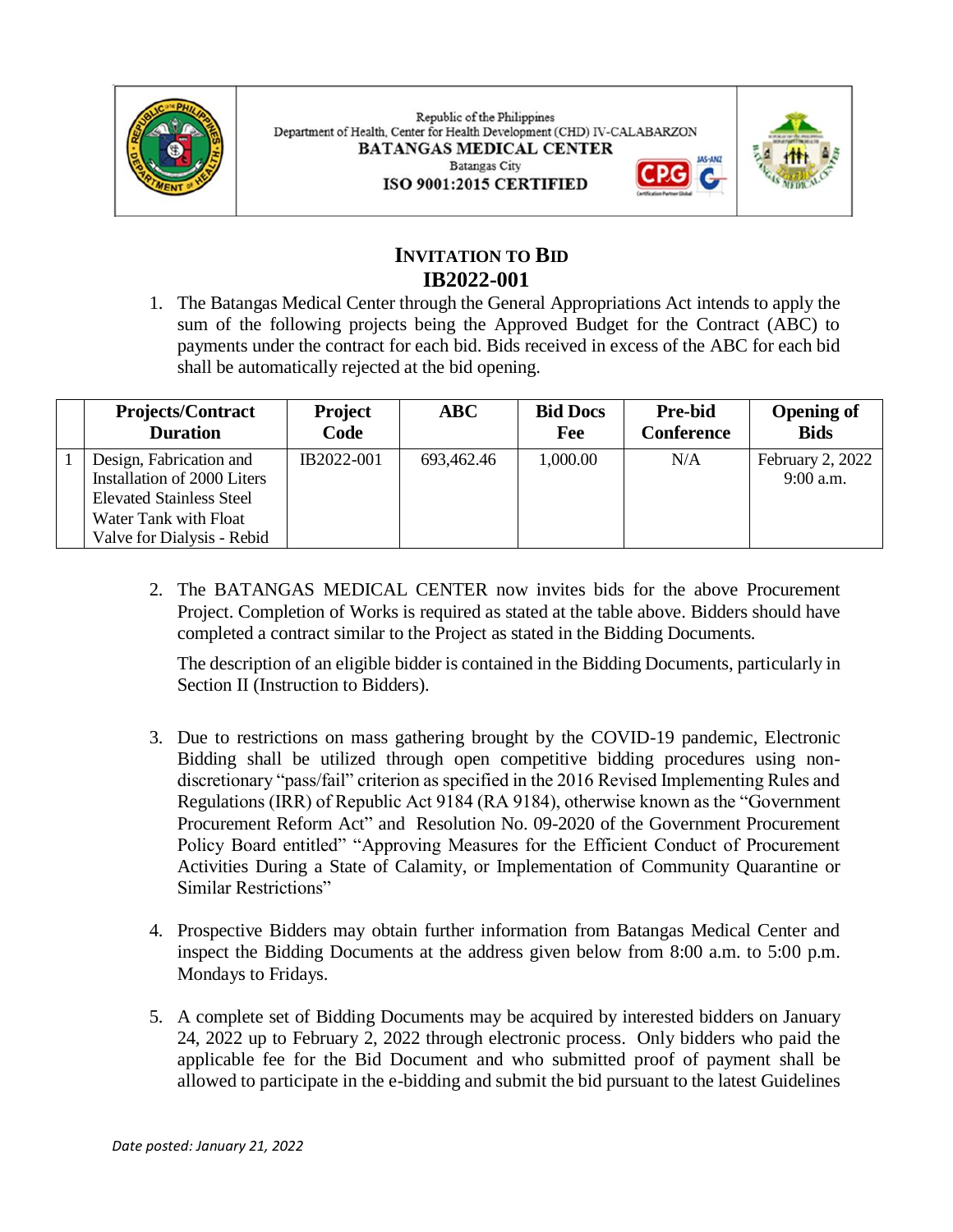issued by the GPPB and upon specific instruction of the Procuring Entity, in the amount stated at the table above.

It may also be downloaded free of charge from the website of the Procuring Entity provided that bidders shall pay the applicable fee for the Bidding Documents not later than the submission of their bids.

- 6. Bids must be duly received by the BAC Secretariat at the electronic portal to be given before the scheduled bid opening on or before 9:00 a.m. of **February 2, 2022**.
- 7. All bids must be accompanied by a Bid Securing Declaration or any form of bid security in any of the acceptable forms and in the amount stipulated in ITB Clause 16.
- 8. Bid Opening shall be on **February 2, 2022 9:00 a.m**. via ZOOM portal. Bids will be opened in the presence of the bidders' representatives who will be given the link to the portal once proof of payment have been submitted. Late Bids shall not be accepted.
- 9. The Batangas Medical Center reserves the right to reject any and all bids, declare a failure of bidding, or not award the contract at any time prior to contract award in accordance with Section 35.6 and 41 of the 2016 revised IRR of RA 9184, without thereby incurring any liability to the affected bidder or bidders.
- 10. For further information, please refer to:

*HBAC Secretariat Batangas Medical Center Kumintang Ibaba Batangas City Tel. Nos. (043) 723-6176 / (043) 740-8303 to 8307 local 1129 [bac@batmc.doh.gov.ph](mailto:bac@batmc.doh.gov.ph)*

## *(SGD.)*ELIZABETH V. PALINES, MD, FPNA, FPPS, FCNSP HBAC Chairman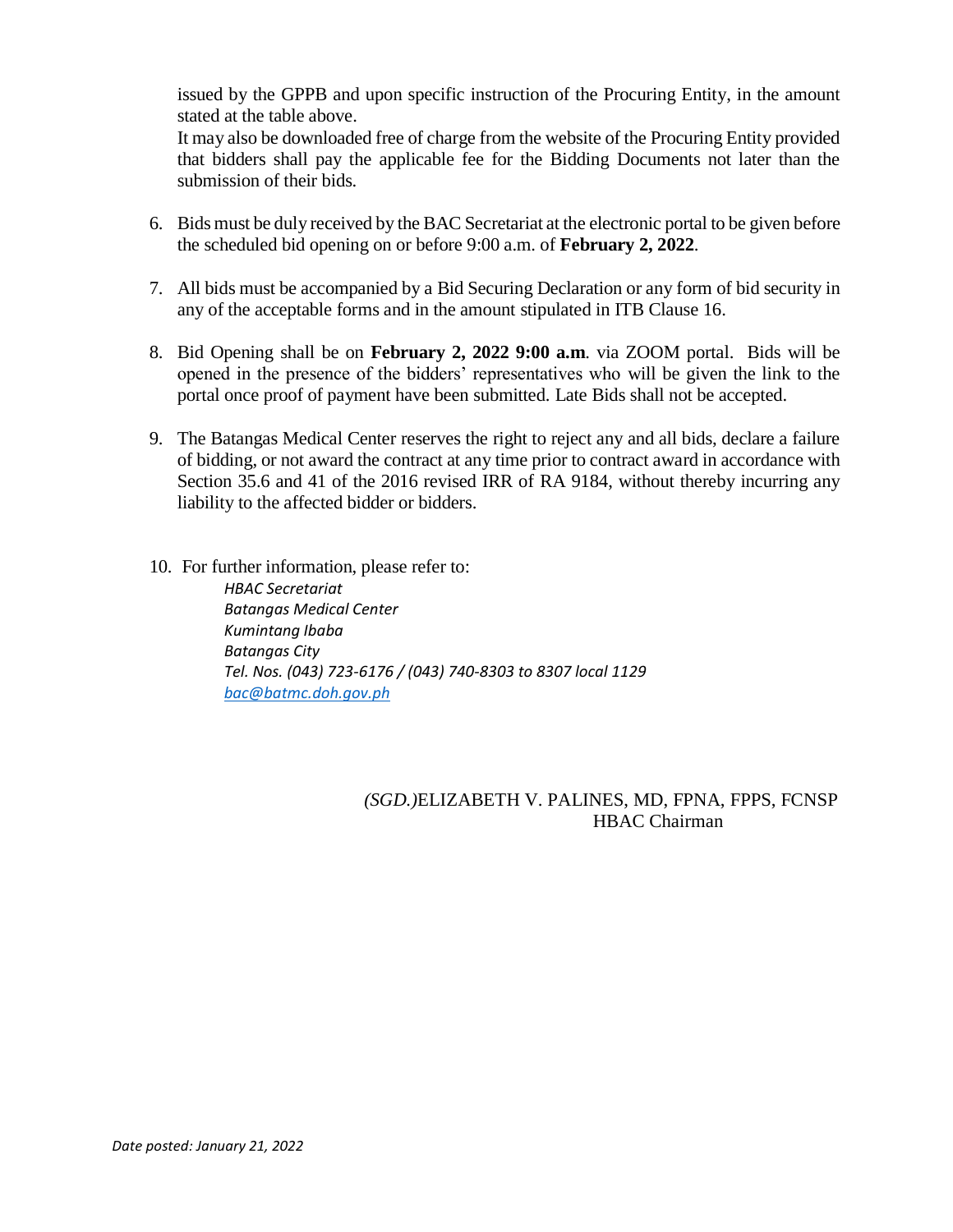## **REMINDERS FOR ONLINE BIDDERS**

#### **SUBMISSION OF BID DOCUMENTS**

The Batangas Medical Center will only accept bid documents submitted electronically to the designated Google Form link to be given upon showing of proof of payment before the opening date of the bids. Bidders are required to show proof of payment submitted to **[bac@batmc.doh.gov.ph](mailto:bac@batmc.doh.gov.ph)** before it will be given the link for submission of bid documents.

Payment can be made by paying directly to the cashier of the Procuring Entity or through bank transfer at: **Bank Name: Land Bank of the Philippines, Account Name: Batangas Medical Center, Account Number: 0302 1161 99**. Either way, proof of receipt must be emailed to the aforementioned address to be given the link for submission of bids.

- 1. Bidders must submit 3 files
	- a. Copy of Official Receipt
	- b. Eligibility/Technical File
	- c. Financial File
- 2. Documents must be continuous scan or multiple pages in one PDF file. Include table of contents in the front page to facilitate for quick search of the document.
- 3. Files b and c should be individually compressed and password protected using third party applications such as win.zip, win.rar, etc… (Password shall not be disclosed until the day of bid opening)
- 4. Use the following format for filename for easy identification of your files.
	- a. ProjectCode\_CompanyName\_OR
	- b. ProjectCode\_CompanyName\_Eligibilitydocs
	- c. ProjectCode\_CompanyName\_Financialdocs
- 5. Link to the submission of documents shall be given, emailed or sent only to bidders upon submission of proof of payment.
- 6. Documents must be submitted **anytime before the opening of bids and upon showing of proof of payment (Note: Needs time for secretariat to download and organize files before Bid Opening)**
- 7. Late submission shall be invalidated based on the automatic date/time of submission as recorded in the online facility.
- 8. Corrupted or files that are inoperable during the opening are likewise invalidated. Please check your files accordingly after submission.
- 9. In case of submission of more than 1 set of files, the latest submission within the set deadline shall be deemed valid.